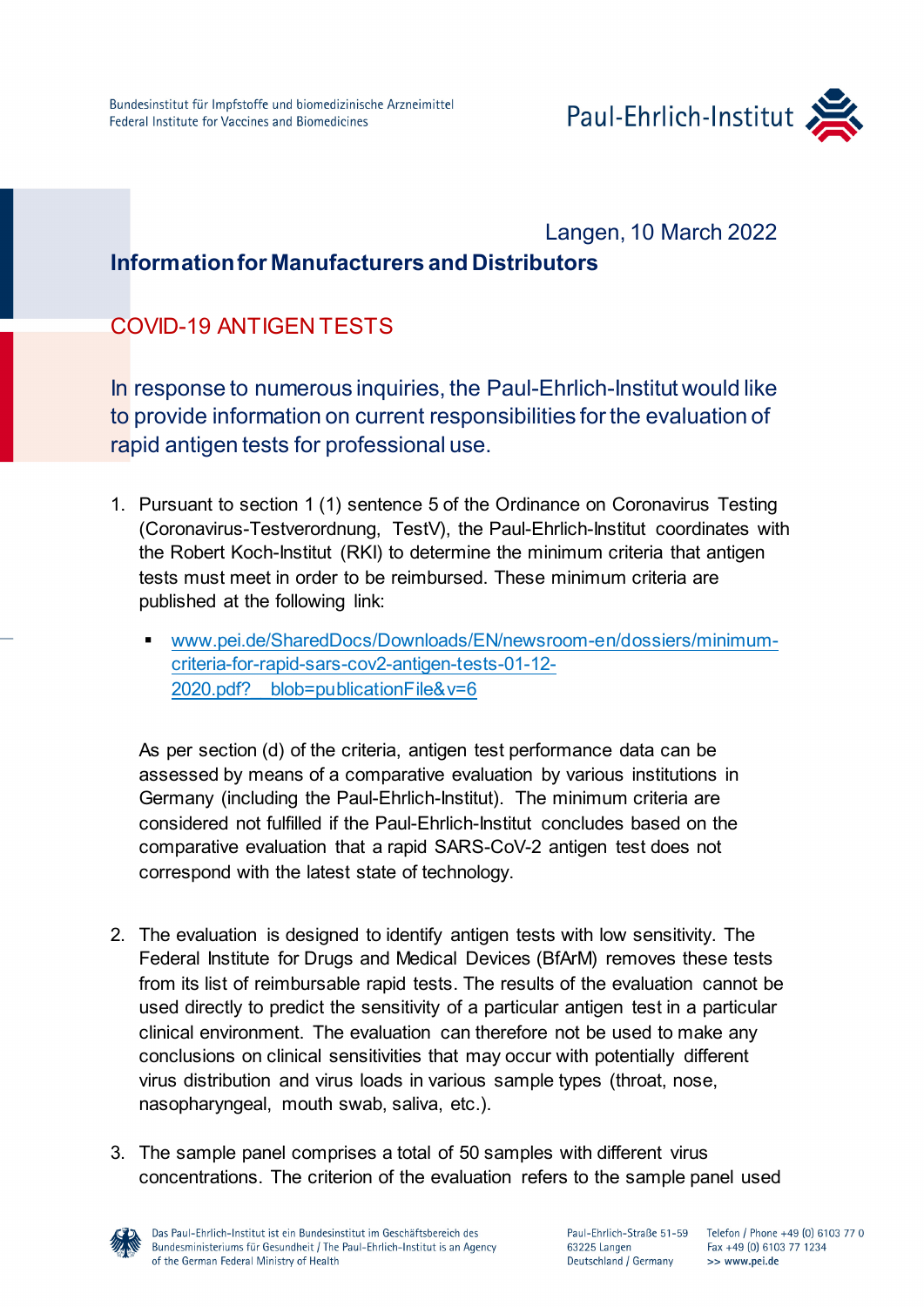

for this purpose and here again to the sensitivity of tests at very high viral load  $(Cq \le 25)$ . This criterion is in line with the purpose of antigen tests, which are meant to detect very high viral loads in persons who, owing to a very high viral load in the nasopharyngeal cavity, pose a high risk of SARS-CoV-2 transmission to persons with whom they come in contact. Such viral loads often occur in the first 5 to 7 days after the onset of symptoms. The criterion established by the Paul-Ehrlich-Institut and the Robert Koch-Institut (RKI) is the detection of at least 75% of the panel samples used that have a virus concentration of Cq = 25 or lower. A low Cq value corresponds to a higher viral load. A higher viral load corresponds to a higher SARS-CoV-2 concentration in a swab sample.

- 4. Nasopharyngeal swabs (clinical samples) pooled by the RKI and contained in a PBS buffer were used as a panel (sample series) for the comparative investigation of the test sensitivities. The virus concentration in the individual samples of the panel was subsequently determined by means of the same quantitative PCR.
- 5. The evaluation by the Paul-Ehrlich-Institut and the Robert Koch-Institut is based on a coordinated and standardised approach that ensures the best possible comparability of the data. The antigen tests are carried out exactly according to the respective instructions for use. The sample material is not placed directly on the test cassette. Instead, the evaluation sample is taken just like a "regular" sample (= a swab taken from the nasopharynx using the swab provided in the antigen test, which is placed into the provided sample solution by dipping it in and squeezing it out) using the swab provided in the antigen test. The swab is transferred into the test-specific buffer and then placed on the test cassette.
- 6. Published results of various experimental studies on the sensitivity of antigen tests often vary. A comparison and transferability of results between different studies is often not possible due to the use of different populations for the clinical swab samples and the variation in methodologies and experimental design.

Factors such as the viral load of the samples, the presence of symptoms, the time period after the onset of symptoms, sampling methods and types, sample storage, and the conditions under which samples are taken may influence the results, especially if these have not been standardised during the assessment.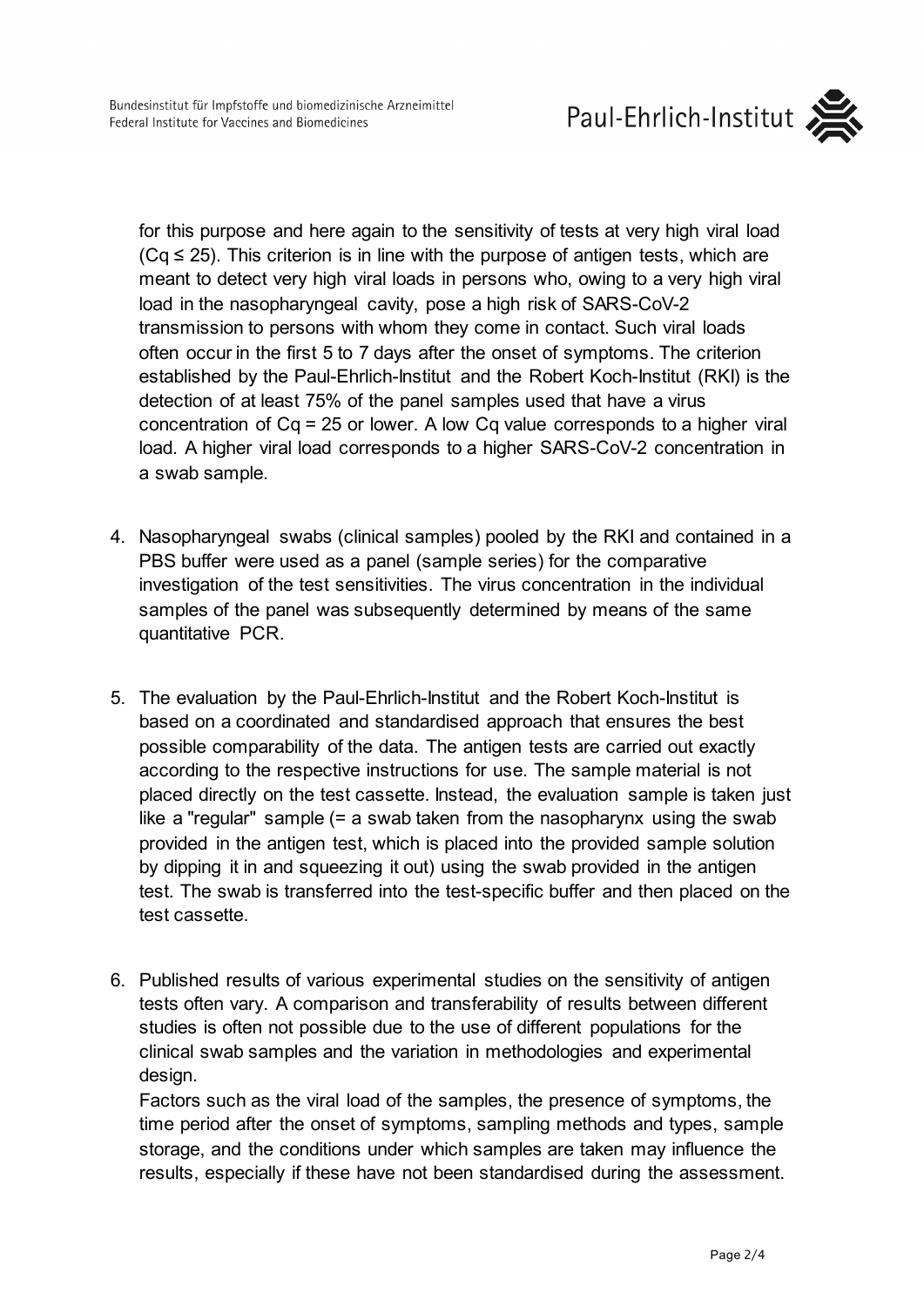

The use of different PCR tests for viral load determination can also yield different results.

- 7. A comparative evaluation is not a batch test. The evaluation is carried out on a batch submitted by the manufacturer/distributor. The Paul-Ehrlich-Institut must accept the antigen tests or batch for evaluation as they are delivered. The result is considered representative of the particular antigen test named in the evaluation. It is assumed that variations between batches of the antigen tests are minor due to the manufacturer's quality checks.
- 8. Multiple evaluations within a comparative evaluation are avoided to the extent possible. A test that has already been evaluated and can be assigned to an original equipment manufacturer (OEM), which is then resubmitted separately for evaluation by a private label manufacturer (PLM) and/or distributor, or a test design variant that is submitted by the same manufacturer, i.e. identical tests, will therefore not be revaluated. Indication of OEM or PLM status is voluntary and does not always occur prior to submission for evaluation by the Paul-Ehrlich-Institut.
- 9. The Federal Institute for Drugs and Medical Devices (BfArM) can transfer a successful evaluation by the Paul-Ehrlich-Institut to any identical tests. The evaluation status is transferred to identical tests on the BfArM lists and these antigen tests are listed accordingly (on the BfArM list under the column: "Evaluation PEI": "Yes"). However, identical antigen tests are not listed on the Paul-Ehrlich-Institut lists (tests with a positive or negative evaluation result). The lists of the Paul-Ehrlich-Institut and the BfArM only provide a complete overview of the status of the Paul-Ehrlich-Institut evaluations and the fulfilment of minimum criteria when viewed together.
- 10. The comparative evaluation of the Paul-Ehrlich-Institut is limited to tests for professional use (by doctors, trained staff in test centres). Only during the period of the BfArM's special approvals (February 2021 to 14.07.2021) of selftests (lay tests that are carried out and evaluated at home), was this type of test also evaluated experimentally by the Paul-Ehrlich-Institut in individual cases, insofar as there was no identical variant for professional use for a selftest.